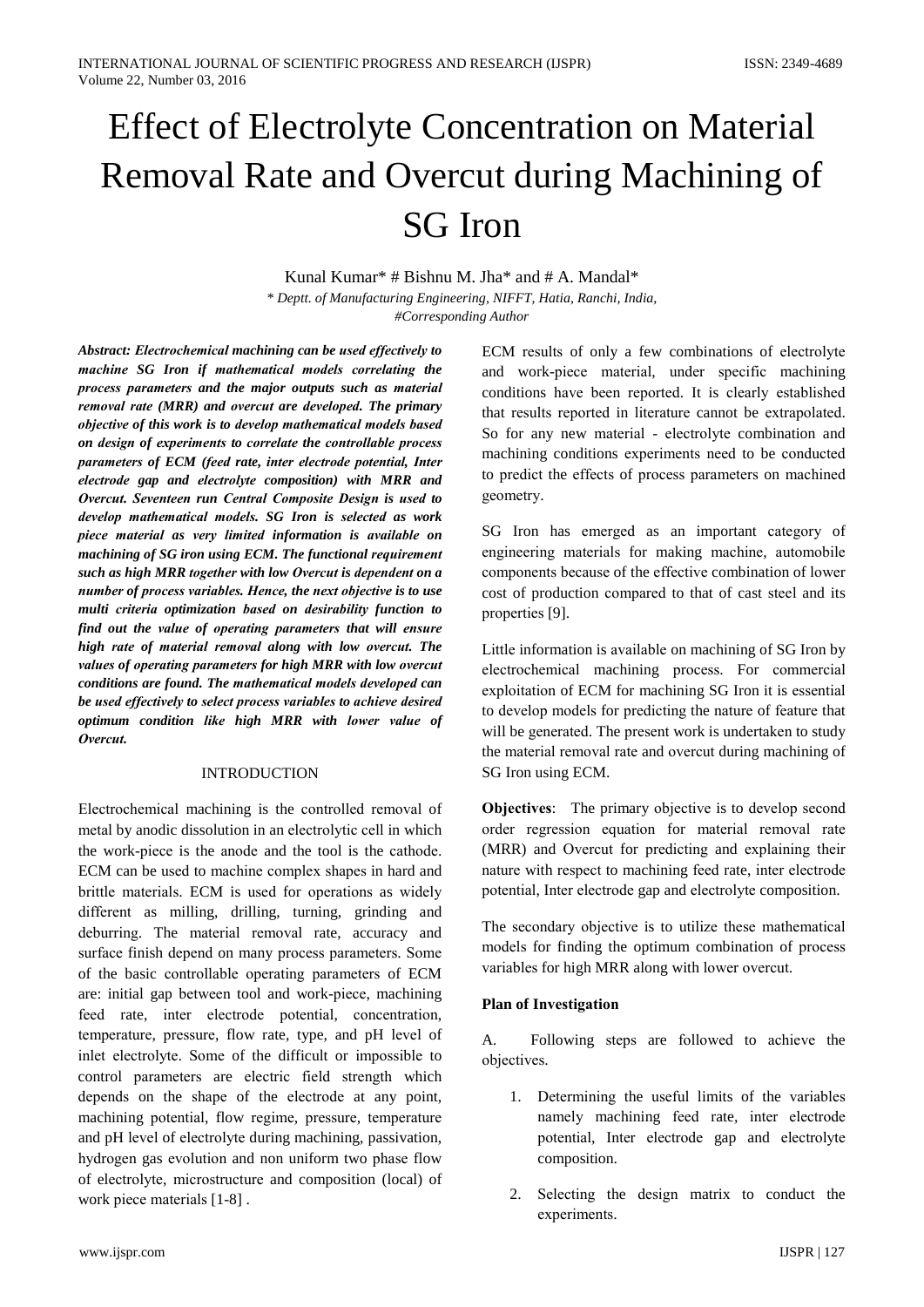- 3. Conducting the experiments as per the design matrix.
- 4. Developing mathematical models based on regression.
- 5. Checking the adequacy of the models.
- 6. Calculation Of desirability functions
- 7. Analysis of the results.

Determining the useful limits of the variables: Four controllable ECM parameters are selected. They are, feed rate, inter electrode potential, Inter electrode gap and electrolyte composition. The useful limits of the variables are chosen based on preliminary experiments conducted and information available in literature.

Selecting the Design Matrix: Central composite design [10] is selected for developing the mathematical models. The design matrix used for experimentation is a seventeen point central composite design. The matrix contains three process variables (feed rate, inter electrode potential, Inter electrode gap) at three levels. For simplifying the recording of the conditions of the experiments and processing of the experimental data, the variables are coded as  $+1$ , 0 &  $-1$ . Electrolyte composition is not included in the design matrix as it is difficult to conduct the experiments in random fashion. To circumvent the problem two sets of experiments are conducted using two electrolytes namely electrolyte 1: (NaCl 75 grams/litre of tap water +  $NaNO_3$  200 grams/litre of tap water) and electrolyte 2 (NaCl 150 grams/litre of tap water + NaNO<sub>3</sub> 200 grams/litre of tap water)

The actual and coded values of the four process variables are given in Table-1. The design matrix is shown in Table-2.

# **Experimentation:**

For this work ECM machine model ECMAC - II, manufactured by MetaTech Industries, Pune, is used. Flat circular tool (17.203 mm diameter) made of copper is used. Work-piece material specification is given in table 3. All the experiments are conducted according to the design matrix but in random fashion to avoid any systematic error creeping into the results. MRR is calculated as: MRR =  $(W_i - W_f) / \rho T$ ; Initial(W<sub>i</sub>) and final ( $W_f$ ) weight of specimen.  $\rho$  is the density of the material. T is the machining time, o is found experimentally to be 7.1  $g/cm<sup>3</sup>$ . The experimental data is given in Table 4. Overcut is calculated as: OC=(Dc - $D_{\text{tool}}$  / 2 :; Diameter of machined hole (Dc), diameter of tool  $(D_{\text{tool}})$ . To calculate the diameter of the tool and machined profiles, image processing software Analysis Five Pro is used. The pixel data of about 86 points on the boundary of the tool profile are measured. Then the data obtained are fitted to a circle based on the algorithms given by TaubinNTN[11], KMvH[12], Pratt SVD[13] and PrattNTN[13]. The Matlab versions of these algorithms are given in  $[14]$ ). All the algorithms gave same output. Taubin NTN algorithm is used to calculate diameter of machined profiles from 86 pixel data for each profile. The overcut values are given in Table 5.

Developing the Mathematical Model: To correlate the effects of the variables i.e. feed rate, inter electrode potential, Inter electrode gap and the response factor i.e material Removal Rate (MRR) and Overcut, the the following second order polynomial is selected.

 $Y = \beta_0 + \beta_1 F + \beta_2 V + \beta_3 G + \beta_{11} F^2 + \beta_{22} V^2 + \beta_{33} G^2 +$  $\beta_{12}$ FV +  $\beta_{13}$ FG +  $\beta_{23}$ VG, Where,  $\beta$ 's are regression coefficients and F, V and G are the ECM process parameters as mentioned in Table-1.

Checking the Adequacy of the Models: The analysis of variance (ANOVA) technique [10] is used to check the adequacy of the developed models. F-ratios of the models developed are calculated and are compared with the corresponding tabulated values for 95% level of confidence. If the calculated values of F-ratio did not exceed the corresponding tabulated value then the model is considered adequate. The goodness of fit of the models are tested by calculating  $R^2$ ,  $R^2$ <sub>(adjusted)</sub> &  $R^2$ <sub>(predicted)</sub> The models are developed using the software package Design Expert [15]. The coefficients of the models developed and the model statistics for MRR are given in Table-6, and for Overcut it is mentioned in Table-7. All the models are statistically adequate.

Calculation Of Desirability Function: The Design Expert<sup>®</sup> V.9 [15] software is used for finding the optimum values of process variables for material removal rate and overcut based on desirability function [13]. Each response parameter is transformed in to a desirability function using criteria larger- the -better, Smaller  $-$  the better or target  $-$ the- best[15]. The overall desirability considering two or more response parameters are found by calculating geometric mean of the individual desirability functions. The geometric mean is then maximized over the region of interest. Normally the value of desirability function varies between 0 and 1.

## Analysis of results:

For the ease of discussion machining feed, inter electrode potential, inter-electrode gap, material removal rate will be referred to as feed, potential, gap, MRR respectively. Fig.1 shows the variation of MRR with the variations in potential and gap with electrolyte 1. It is also observed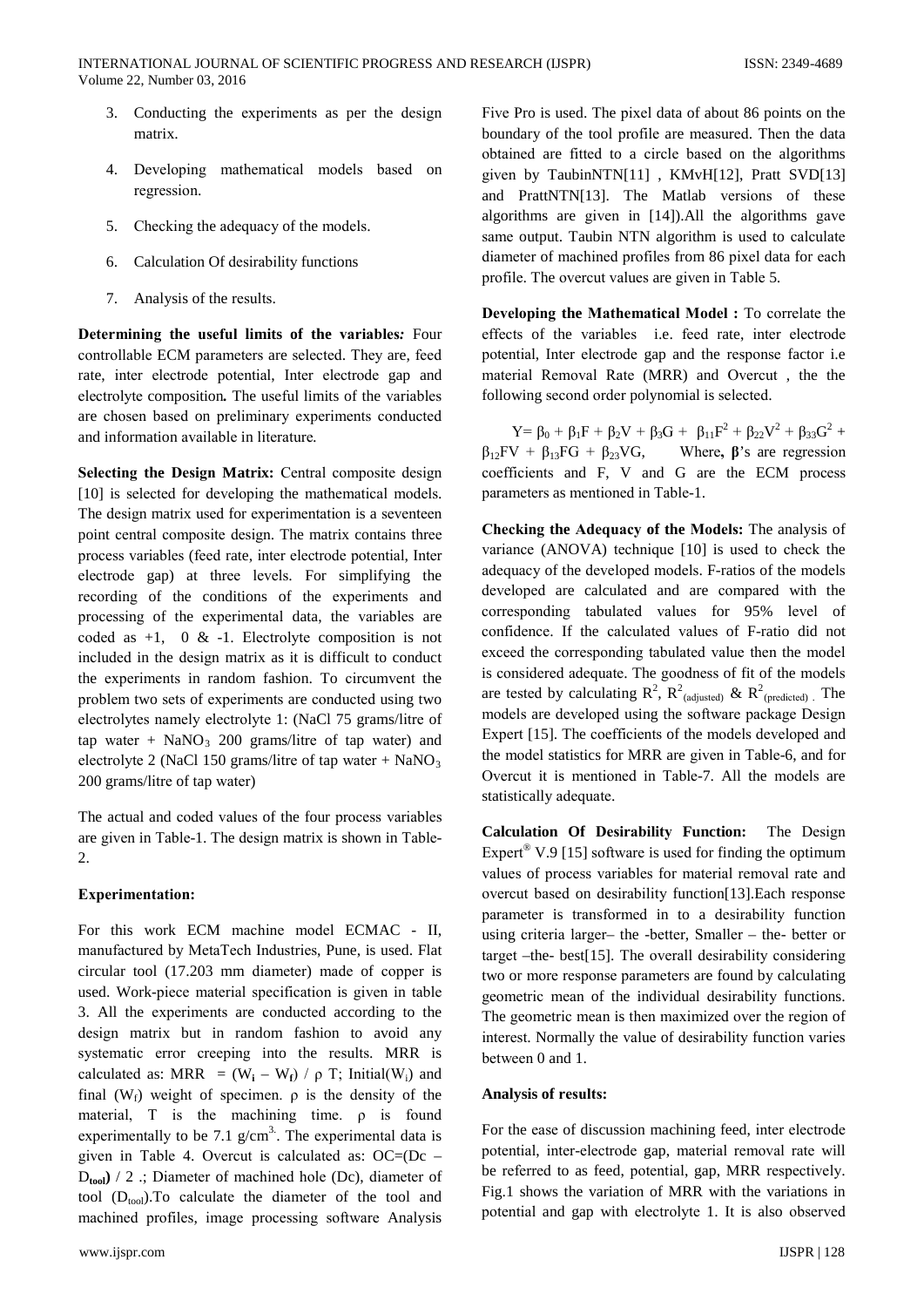that the trend shown in fig 1 does not change with change in feed. MRR is highest between  $0$  and  $0.2$  of potential and at maximum and minimum of gap. As feed increases, MRR increases. Increase in feed usually results in smaller gap between tool and work piece leading to higher current density, hence more MRR. The rate of increase in MRR is more between -1 and 0 levels of feed. Beyond that rate of increase in MRR is very small. But the trend changes when the electrolyte -2 is used. Figs2 shows that maximum MRR is obtained at a gap range of 0.4-0.5 and at potential of  $+1$  level. The rate of increase in MRR with increase in feed is more in the case of electrolyte 2 than in electrolyte 1. In case of mixed electrolytes  $(NaCl +$ NaNO<sub>3</sub>) the current efficiency increases with increase in chloride to nitrate ratio [16] The current efficiency in case of NaCl is approximately independent of gap, where as for NaNO3 the current efficiency is strongly depends on the gap [17]. As the concentration of NaCl is double in electrolyte 2 compared to that of electrolyte 1, hence the increase in MRR.

For electrolyte 1, as feed increases the overcut decreases (fig. 3). Minimum overcut is at -1 level of voltage and at  $+1$  level of gap. For electrolyte 2, feed has negligible effect on overcut. Minimum overcut is at -1 level of voltage and at -1 level of gap (fig.4). As voltage increases, current increases and that leads to larger overcut [17].

## 3. Multi-Optimization using Desirability Function.

The conditions for multi-criteria optimization for electrolyte  $1&2$  are given in tables  $7&89$ . The process variables are given in their coded values and the responses (MRR and overcut) are in their actual values. The highest desirability value obtained for maximum MRR and Minimum Overcut for electrolyte 1 is 0.867 (table 8) corresponding to the coded process parameter values of feed=  $1.00$ , inter electrode potential =-0.486, inter electrode gap=1.000. The optimum values of the responses are MRR=  $0.052$  cm<sup>3</sup>/min and Overcut = 0.818 mm. Similarly, The highest desirability value obtained for maximum MRR and Minimum Overcut for electrolyte 2 is 0.871 (table 10)

## Conclusions<sup>.</sup>

1. Mathematical models based on Central composite design have been developed to predict the effect of feed rate, inter electrode potential, Inter electrode gap and electrolyte composition on Material removal rate and Overcut.

2. As feed increases, MRR increases. In the case of electrolyte1, the rate of increase in MRR is more between -1 and 0 levels of feed. Beyond that rate of increase in

MRR is very small. The rate of increase in MRR with increase in feed is more in the case of electrolyte 2 than in electrolyte 1 as the current efficiency is more with NaCl solution than with  $NaNO<sub>3</sub>$  solution.

3. For electrolyte 1, as feed increases the overcut decreases. Minimum overcut is at -1 level of voltage and at  $+1$  level of gap.

4. For electrolyte 2, feed has negligible effect on overcut. Minimum overcut is at -1 level of voltage and at -1 level of gap.

5. The highest desirability value obtained for maximum MRR and Minimum Overcut with electrolyte 1 is 0.867 and for electrolyte 2 it is  $0.871$ . The corresponding conditions for feed, inter electrode potential and inter electrode gap have been found.

|           | Table 1. <b>The Actual and Coded Values of Different</b> |
|-----------|----------------------------------------------------------|
| Variables |                                                          |

| Variables     | Symbols |      | Unit |      |       |
|---------------|---------|------|------|------|-------|
|               |         | $-1$ |      | $+1$ |       |
| Machining     | F       | 0.1  | 0.21 | 0.32 | mm/   |
| Feed          |         |      |      |      | min   |
| Inter         |         |      |      |      |       |
| electrode     | V       | 12   | 16   | 20   | Volts |
| potential     |         |      |      |      |       |
| Inter         | G       | 1.0  | 2.1  | 3.2  | mm    |
| electrode gap |         |      |      |      |       |

Table.2 : Three level face centered composite design matrix.

| Experiment<br>no.       | Time (min)       | Voltage(volts)   | Gap(mm)          |
|-------------------------|------------------|------------------|------------------|
| $\mathbf{1}$            | $+1$             | $+1$             | $+1$             |
| $\boldsymbol{2}$        | $-1$             | $+1$             | $+1$             |
| 3                       | $+1$             | $-1$             | $+1$             |
| $\overline{\mathbf{4}}$ | $-1$             | $-1$             | $+1$             |
| 5                       | $+1$             | $+1$             | $-1$             |
| 6                       | $-1$             | $+1$             | $-1$             |
| 7                       | $+1$             | $-1$             | $^{\mbox{-}1}$   |
| 8                       | $^{\rm -1}$      | $-1$             | $-1$             |
| 9                       | $+1$             | $\boldsymbol{0}$ | $\boldsymbol{0}$ |
| 10                      | $-1$             | $\boldsymbol{0}$ | $\boldsymbol{0}$ |
| 11                      | 0                | $+1$             | $\boldsymbol{0}$ |
| 12                      | $\boldsymbol{0}$ | $-1$             | $\overline{0}$   |
| 13                      | 0                | $\boldsymbol{0}$ | $+1$             |
| 14                      | 0                | 0                | $-1$             |
| 15                      | 0                | $\boldsymbol{0}$ | 0                |
| 16                      | 0                | $\boldsymbol{0}$ | 0                |
| 17                      | 0                | $\boldsymbol{0}$ | 0                |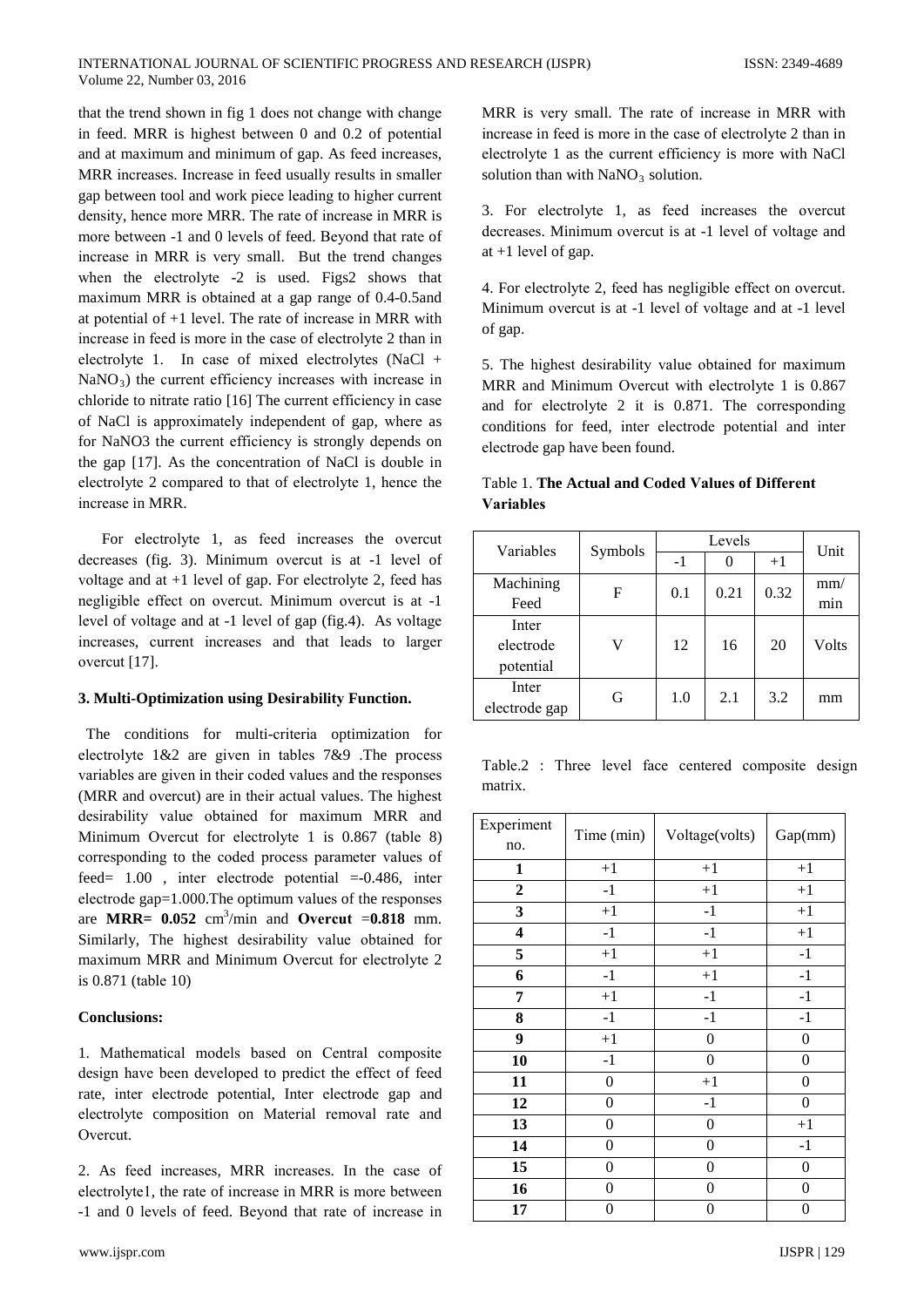#### INTERNATIONAL JOURNAL OF SCIENTIFIC PROGRESS AND RESEARCH (IJSPR) Volume 22, Number 03, 2016

|       | Chemical composition |       |      |      |                | Nodular | Matri  |
|-------|----------------------|-------|------|------|----------------|---------|--------|
| $\%C$ | %S                   | $\%$  | %S   | %P   | <b>BH</b><br>N | ity     | X      |
|       |                      | Mn    |      |      |                |         |        |
| 3.6   | 2.3                  | 0.3   | 0.01 | 0.08 |                |         |        |
| $0-$  | $\Omega$             | $5 -$ |      | $3-$ | 179            | 58.24   | Ferrit |
| 3.6   | 2.3                  | 0.3   | 0.01 | 0.08 |                |         | ic     |
| 3     |                      | 6     |      | O    |                |         |        |

# Table 3. Specification of work-piece material.

Table 4. Material removal rate (MRR) gm/cm<sup>3</sup>

| Experiment | MRR for      | MRR for       |
|------------|--------------|---------------|
| no.        | electrolyte1 | electrolyte 2 |
| 1          | 0.0364       | 0.0252        |
| 2          | 0.0262       | 0.0157        |
| 3          | 0.0416       | 0.0144        |
| 4          | 0.0112       | 0.0106        |
| 5          | 0.0447       | 0.0502        |
| 6          | 0.0282       | 0.0269        |
| 7          | 0.0525       | 0.0431        |
| 8          | 0.0184       | 0.0234        |
| 9          | 0.0450       | 0.0521        |
| 10         | 0.0247       | 0.0302        |
| 11         | 0.0324       | 0.0428        |
| 12         | 0.0209       | 0.0292        |
| 13         | 0.0512       | 0.0163        |
| 14         | 0.0563       | 0.0346        |
| 15         | 0.0516       | 0.0286        |
| 16         | 0.0548       | 0.0317        |
| 17         | 0.0432       | 0.0383        |

Table 5. Overcut (mm)

| Ex no.         | Overcut for  | Overcut for   |
|----------------|--------------|---------------|
|                | electrolyte1 | electrolyte 2 |
| 1              | 1.12175      | 2.1119        |
| $\overline{2}$ | 1.93895      | 2.17415       |
| 3              | 0.60235      | 1.508         |
| 4              | 1.4745       | 1.49065       |
| 5              | 1.11315      | 1.37445       |
| 6              | 1.35815      | 1.91784       |
| 7              | 1.007        | 1.0978        |
| 8              | 1.6865       | 1.1684        |
| 9              | 1.25585      | 2.2838        |
| 10             | 1.9019       | 2.24065       |
| 11             | 1.43265      | 1.8249        |
| 12             | 1.20785      | 1.1768        |
| 13             | 1.3059       | 1.773         |
| 14             | 1.3499       | 1.93345       |
| 15             | 1.62865      | 1.9536        |
| 16             | 1.3121       | 2.2244        |
| 17             | 1.8454       | 1.8914        |

Table 6: The Coefficients of the Models Developed and the Statistical Model Parameters

|              |                   | MRR for<br>electrolyte<br>1 | <b>MRR</b> for<br>electrolyte<br>2 | Overcut for<br>electrolyte1# | Overcut<br>for<br>electrolyte<br>& |
|--------------|-------------------|-----------------------------|------------------------------------|------------------------------|------------------------------------|
|              | <b>Bo</b>         | 0.04606                     | 0.03527                            | 1.23964                      | 0.49365                            |
|              | B <sub>1</sub>    | 0.01115                     | 0.00782                            | $-0.14355$                   | $\ast$                             |
|              | B <sub>2</sub>    | 0.00233                     | 0.00401                            | 0.047741                     | $-0.12201$                         |
|              | B <sub>3</sub>    | $-0.0035$                   | $-0.00960$                         | $-0.00997045$                | $-0.070153$                        |
|              | <b>B11</b>        | $-0.00836$                  | 0.00407                            | 0.025521                     |                                    |
| Coefficients | <b>B22</b>        | $-0.01656$                  | $-0.00108$                         | $-0.076371$                  | 0.17445                            |
|              | <b>B33</b>        | 0.01054                     | $-0.01163$                         | $-0.072043$                  | $\ast$                             |
| Ğ            | <b>B12</b>        | $-0.00472$                  | 0.00116                            | 0.036208                     | $\ast$                             |
| The          | <b>B13</b>        | $-0.00125$                  | $-0.00371$                         | $-0.045752$                  | $\ast$                             |
|              | <b>B23</b>        | 0.00098                     | 0.00066                            | 0.067860                     | $\ast$                             |
| Models       | <b>FRA</b><br>TIO | 0.72735                     | 0.68092                            | 0.9912                       | 0.2638                             |
|              | $\sigma^2$        | 0.00004                     | 0.00002                            | 0.012                        | 0.0021739                          |
|              | $R^2$             | 93.59                       | 94.50                              | 0.9279                       | 0.8343                             |
| Developed    | $R^2$<br>(adj)    | 85.35                       | 87.44                              | 0.8351                       | 0.7961                             |
|              | $R^2$<br>(pred    | 75.64                       | 75.27                              | 0.8183                       | 0.6786                             |

\*dropped, Transformation used  $#A^{**}0.5, \& 1.0/A$ 

Table 7. The conditions for multi criteria optimization for electrolyte 1.

## **Constraints**

#### Lower Upper Lower Upper

| <b>Name</b> | Goal           | Limit Limit        |               | t            | t. | Weigh Weigh Importanc<br>e |
|-------------|----------------|--------------------|---------------|--------------|----|----------------------------|
| A:A         | is in<br>range | $-1$               | 1             | 1            | 1  | 3                          |
| B:B         | is in<br>range | $-1$               |               |              |    | 3                          |
| C: C        | is in<br>range | $-1$               |               | 1            |    | 3                          |
| MRR1        | maximiz<br>e   |                    | 0.0112 0.0563 | $\mathbf{1}$ | 1  | 3                          |
| Overcu<br>t | minimize       | 0.6023 1.9389<br>5 | - 5           |              |    |                            |

# Table 8. Optimized Condition for electrolyte 1.

| Machini | Inter    | Inter   | <b>MR</b> | Overc | Desirabil |
|---------|----------|---------|-----------|-------|-----------|
| ng Feed | Electro  | Electro | R1        | ut    | ity       |
|         | de       | de Gap  |           |       |           |
|         | Potenti  |         |           |       |           |
|         | al       |         |           |       |           |
| 1.000   | $-0.486$ | 1.000   | 0.05      | 0.818 | 0.867     |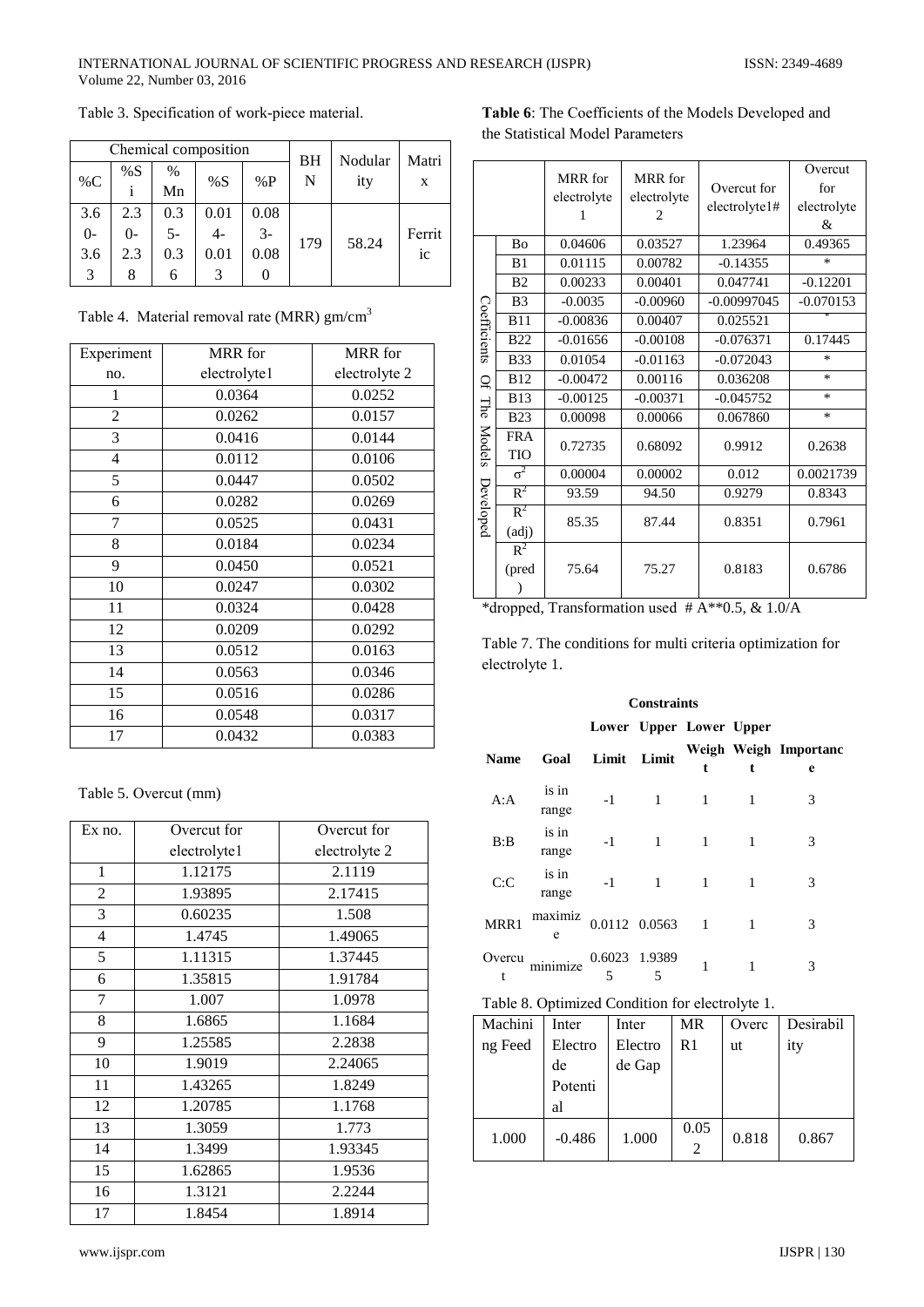Table 9. The conditions for multi criteria optimization for electrolyte 2.

#### **Constraints**

|                  |                                 | r                       | Lowe Uppe<br>r |   | <b>Lower Upper</b> |                            |
|------------------|---------------------------------|-------------------------|----------------|---|--------------------|----------------------------|
| <b>Name</b>      |                                 | <b>Goal Limit Limit</b> |                |   |                    | Weigh Weigh Importanc<br>e |
| A:A              | is in<br>range                  | $-1$                    | 1              | 1 | 1                  | 3                          |
| B:B              | is in<br>range                  | $-1$                    | 1              | 1 |                    | 3                          |
| C: C             | is in<br>range                  | $-1$                    | 1              | 1 | 1                  | 3                          |
| MRR <sub>2</sub> | maximiz 0.010 0.052<br>e        | 6                       |                | 1 | 1                  | 3                          |
|                  | overcu minimiz 1.097 2.283<br>e | 8                       | 8              | 1 | 1                  | 3                          |

Table 10. Optimized Condition for electrolyte 2.

| Machini | Inter    | Inter    | <b>MR</b> | Overc | Desirabil |
|---------|----------|----------|-----------|-------|-----------|
| ng Feed | Electro  | Electro  | R1        | ut    | ity       |
|         | de       | de Gap   |           |       |           |
|         | Potenti  |          |           |       |           |
|         | al       |          |           |       |           |
| 1.000   | $-1.000$ | $-0.737$ | 0.04<br>5 | 1.196 | 0.871     |



Fig.1 Variation in overcut with electrolyte 1







Fig.3. Variation in overcut with electrolyte 1



Fig. 4 Variation in overcut with electrolyte 2